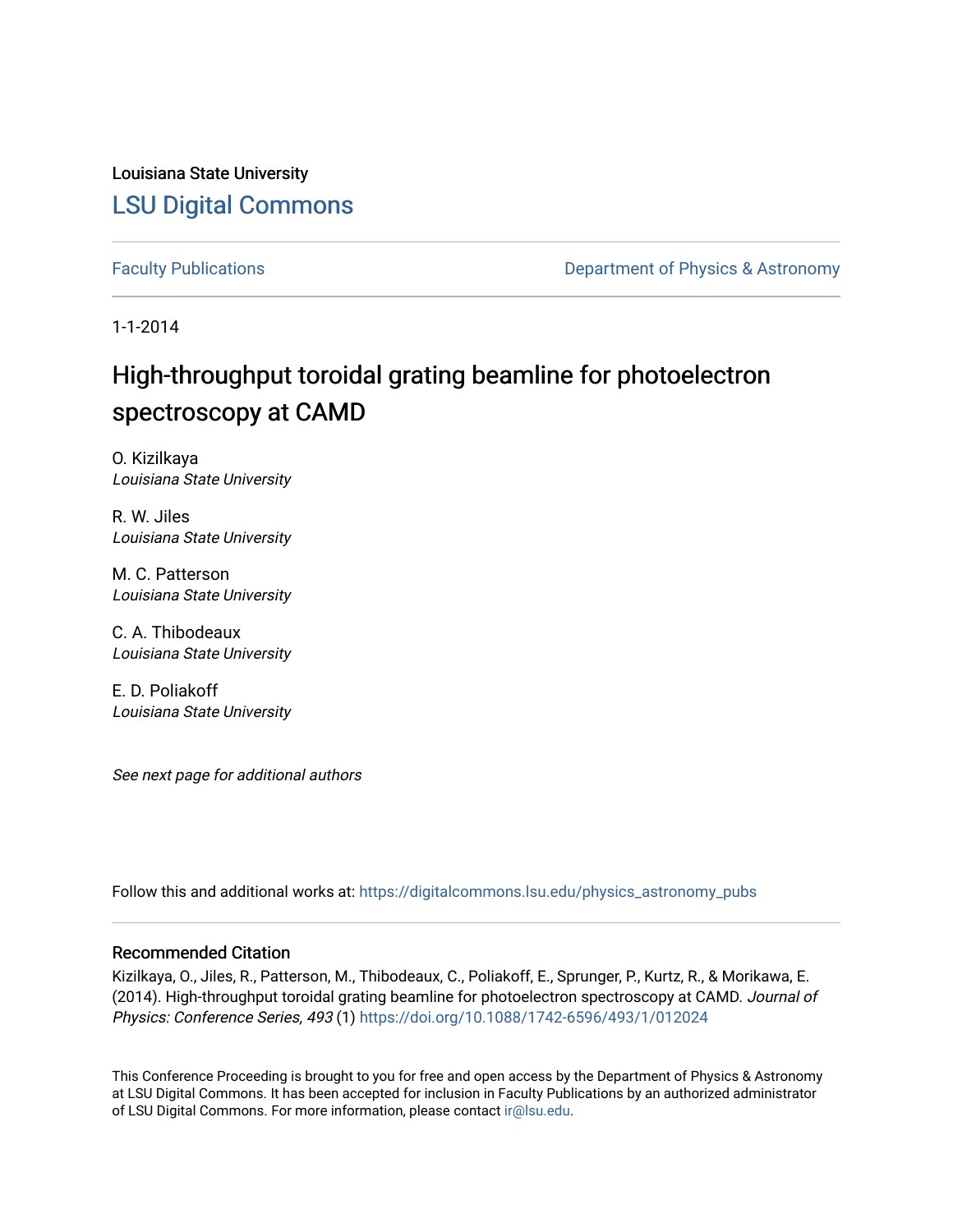### Authors

O. Kizilkaya, R. W. Jiles, M. C. Patterson, C. A. Thibodeaux, E. D. Poliakoff, P. T. Sprunger, R. L. Kurtz, and E. Morikawa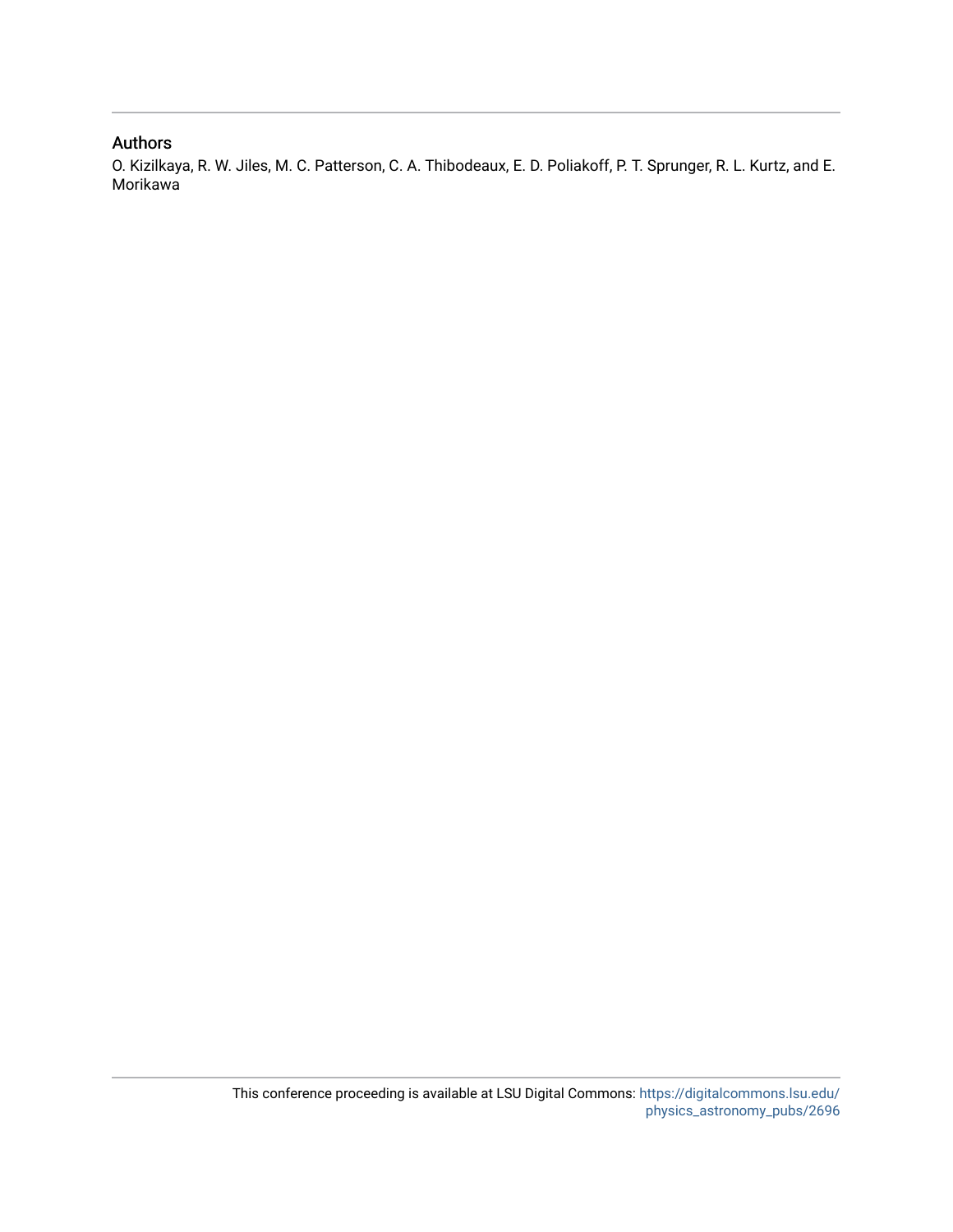### **OPEN ACCESS**

# High-throughput Toroidal Grating Beamline for Photoelectron Spectroscopy at CAMD

To cite this article: O Kizilkaya et al 2014 J. Phys.: Conf. Ser. **493** 012024

View the [article online](https://doi.org/10.1088/1742-6596/493/1/012024) for updates and enhancements.

### You may also like

- [Application of methane-hydrogen fraction](/article/10.1088/1755-1315/288/1/012075) [as fuel in mix with fuel oil for coppers of](/article/10.1088/1755-1315/288/1/012075) [thermal power plant](/article/10.1088/1755-1315/288/1/012075) R.V. Akhmetova, M.A. Taymarov and E.A. Akhmetov
- [The sources of power on TEG basis for](/article/10.1088/1755-1315/421/4/042011) [digital technologies of agriculture](/article/10.1088/1755-1315/421/4/042011) P P Dolgikh and R I Ibrogimov
- [The modern concept of thermal](/article/10.1088/1757-899X/632/1/012048) [preparation of automotive equipment and](/article/10.1088/1757-899X/632/1/012048) [tools for its implementation](/article/10.1088/1757-899X/632/1/012048) I I Gabitov, A V Negovora, M M Razyapov et al.

### Recent citations

- Modifying Metastable Sr1-xBO3 (B = Nb, [Ta, and Mo\) Perovskites for Electrode](https://doi.org/10.1021/acsami.1c05743) **[Materials](https://doi.org/10.1021/acsami.1c05743)** Tochukwu Ofoegbuna et al
- [Probing environmentally significant surface](https://doi.org/10.1016/j.cplett.2015.08.026) [radicals: Crystallographic and temperature](https://doi.org/10.1016/j.cplett.2015.08.026) [dependent adsorption of phenol on ZnO](https://doi.org/10.1016/j.cplett.2015.08.026) Chad A. Thibodeaux et al

# The Electrochemical Society

## **241st ECS Meeting**

May 29 - June 2, 2022 Vancouver • BC • Canada Abstract submission deadline: Dec 3, 2021

Connect. Engage. Champion. Empower. Acclerate. We move science forward



This content was downloaded from IP address 130.39.60.113 on 22/11/2021 at 20:09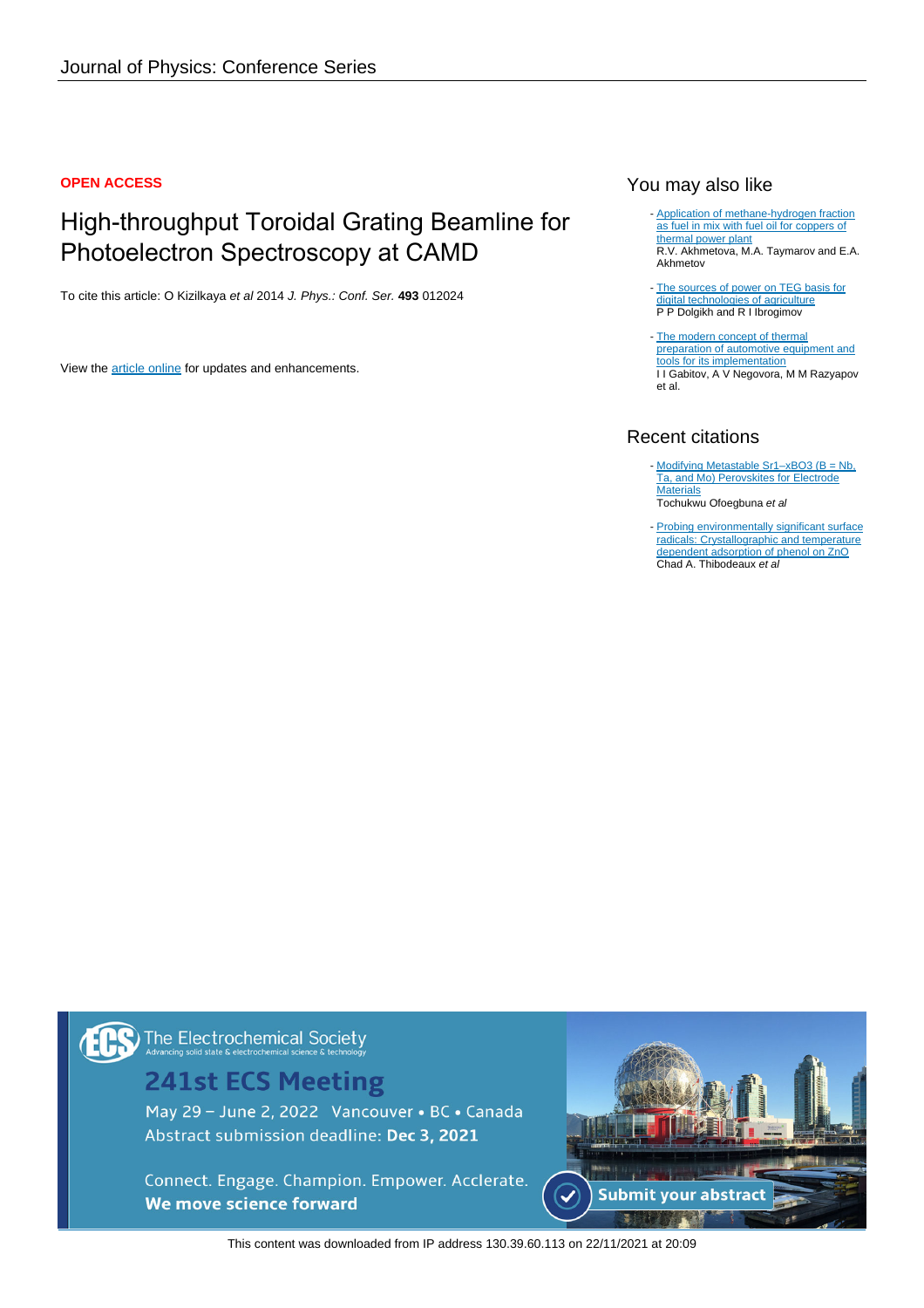### **High-throughput Toroidal Grating Beamline for Photoelectron Spectroscopy at CAMD**

**O Kizilkaya1 , R W Jiles<sup>1</sup> , M C Patterson<sup>2</sup> , C A Thibodeaux<sup>3</sup> , E D Poliakoff3 , P T**   ${\rm Sprunger}^{\text{i,2}}, {\rm \bf R}\text{ }\rm L\text{ }\rm Kurtz^{1,2}, {\rm \bf E}\text{ }\rm Morikawa^{1}$ 

<sup>1</sup>Center for Advanced Microstructures and Devices, Louisiana State University, Baton Rouge, LA 70806, USA

<sup>2</sup>Department of Physics and Astronomy, Louisiana State University, Baton Rouge, LA 70803, USA

<sup>3</sup>Department of Chemistry, Louisiana State University, Baton Rouge, LA 70803, USA

orhan@lsu.edu

**Abstract**. A 5 meter toroidal grating (5m-TGM) beamline has been commissioned to deliver 28 mrad of bending magnet radiation to an ultrahigh vacuum endstation chamber to facilitate angle resolved photoelectron spectroscopy. The 5m-TGM beamline is equipped with Aucoated gratings with 300, 600 and 1200 lines/mm providing monochromatized synchrotron radiation in the energy ranges 25-70 eV, 50–120 eV and 100–240 eV, respectively. The beamline delivers excellent flux  $({\sim}10^{14}-10^{17}$  photons/sec/100mA) and a combined energy resolution of 189 meV for the beamline (at 1.0 mm slit opening) and HA-50 hemispherical analyzer was obtained at the Fermi level of polycrystalline gold crystal. Our preliminary photoelectron spectroscopy results of phenol adsorption on  $TiO<sub>2</sub>$  (110) surface reveals the metal ion (Ti) oxidation.

### **1. Introduction**

The 6 meter toroidal-grating monochromator (6m-TGM) beamline at the Center for Advanced Microstructures and Devices (CAMD) at Louisiana State University was decommissioned in 2008. The 5m-TGM beamline, formally operated at the Electron Stretcher Accelerator (ELSA) Synchrotron Facility, Bonn University, Germany, was relocated to CAMD in 2010 to be installed on the 1.5 GeV CAMD electron storage ring and the same bending magnet port used for the 6m-TGM at CAMD. The beamline commissioning was completed in 2011 and an ultrahigh vacuum (UHV) endstation equipped with a HA-50 electron analyzer was commissioned and attached to the 5m-TGM beamline to facilitate vacuum ultraviolet angle-resolved photoelectron spectroscopy. In this report we present the 5m-TGM beamline performance and the preliminary ultraviolet photoelectron spectroscopy results of phenol adsorption on  $TiO<sub>2</sub>$  (110) acquired from this beamline.

#### **2. 5m-TGM Beamline**

The 5m-TGM beamline was utilized for x-ray absorption experiments at the Bonn electron stretcher and accelerator ELSA, operated at 2.3 GeV in the storage-ring mode with an average current of 30 mA [1]. Side and top views of the 5m-TGM beamline configuration at CAMD are shown in figure 1. The first focusing mirror is attached to a vacuum chamber outside of the shield wall. The focusing mirror, which has a pitch adjustment, is the first optical element on the beamline and is a water-cooled

Content from this work may be used under the terms of theCreative Commons Attribution 3.0 licence. Any further distribution  $(cc)$ of this work must maintain attribution to the author(s) and the title of the work, journal citation and DOI.

Published under licence by IOP Publishing Ltd 1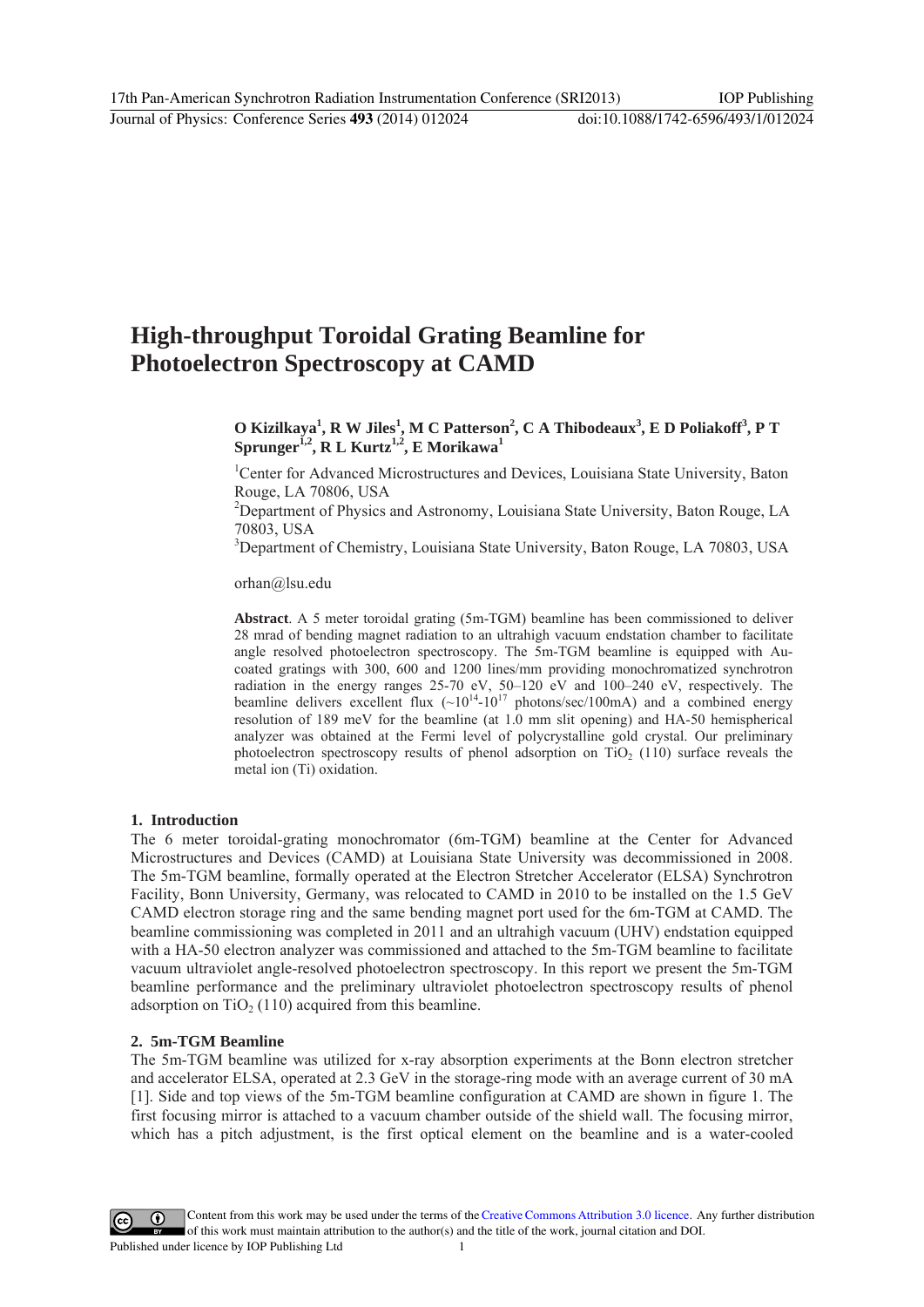ellipsoid. Reflected synchrotron light from the focusing mirror with an incidence angle of 84.5° is focused on the entrance slit. The synchrotron radiation is monochromatized using the toroidal diffraction gratings. The monochromator chamber is equipped with ion-etched, Au-coated gratings with 300, 600, and 1200 lines/mm providing highly resolved monochromatized synchrotron radiation in the energy ranges of 25-70, 50–120 eV, 100–240 eV, respectively. All three toroidal gratings are placed on a cradle, which can be moved horizontally with an extended arm operated with a motor outside of the grating chamber, allowing easy grating exchange. The 5m-TGM beamline does not have a refocusing mirror after the exit slit, and this contributes to the high-throughput nature of the beamline. The monochromatic light from the grating is parallel to the floor and produces a beam-spot size of 5 mm x 2 mm at the sample position with a 1mm vertical and 10 mm horizontal openings on the entrance and exit slits.



Figure 1. Layout of 5m-TGM beamline at CAMD

The attached ultrahigh vacuum  $(2\times10^{-10}$  Torr) endstation is primarily used to conduct angleresolved photoelectron spectroscopy (ARPES) experiments on a variety of materials. The chamber is equipped with a sample load-lock, ion sputtering, and numerous evaporation sources. The sample manipulator allows for full rotation (2-axis) and translation (x-y-z), and facilitates sample temperatures between 90-1600 K. In the case of ARPES data acquisition, photoelectrons emitted from a sample in the endstation are collected with a VSW HA-50 hemispherical electron analyzer, which rotates along 2-axes. This allows for full Brillouin mapping with differing polarizations. The voltages applied to the electrostatic lenses of the analyzer are controlled by a VSW-HAC 300 power supply. The VSW-HAC 300 controller floats over a Valhalla 2701C programmable DC voltage supply controlled by a GPIB interface to set the kinetic energy range of a scan. The charge-signal pulse from a channeltron is capacitively coupled into a voltage signal pulse with an electronic circuit placed outside the vacuum chamber. The pulses are amplified and collected by a timer/counter. A normalization current, proportional to the incoming flux, is also available. A data acquisition program written in LabVIEW program at CAMD records the counts and plots the photoelectron spectrum. The LabVIEW program also controls the grating rotation and its move to an intended photon energy position.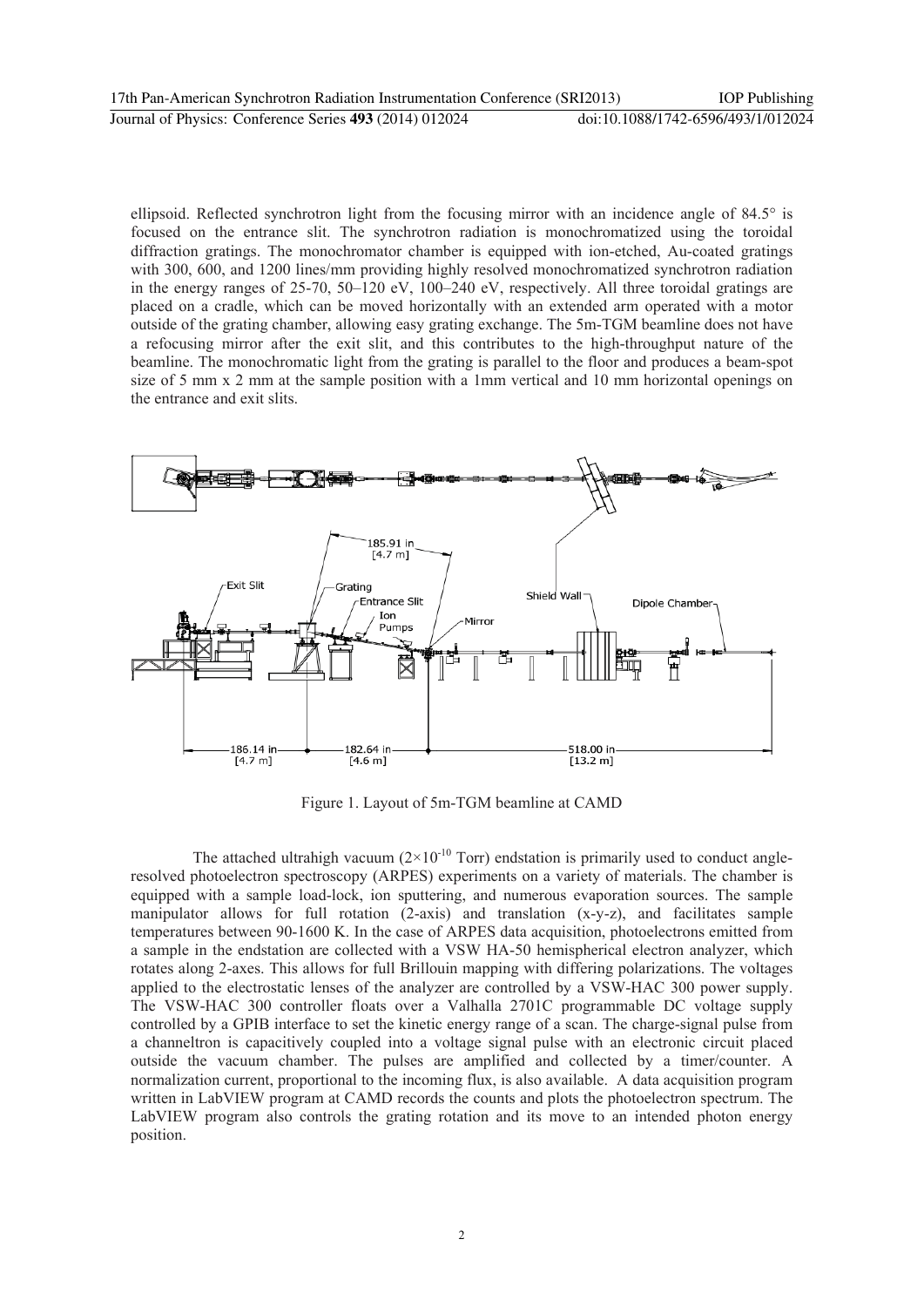Photon flux delivered by each grating was measured with a GaAsP diode placed at the sample position. Absolute quantum efficiency of the diode was used in the photon flux calculations shown in figure 2a. The low energy grating delivers a high photon flux  $\sim 10^{17}$  photons/sec/100mA and high energy grating provides a moderate flux of  $10^{14}$ - $10^{15}$  photons/sec/100mA. In order to determine the combined beamline and analyzer resolution, a Fermi edge of a clean polycrystalline gold crystal was measured at 40 eV photon energy. The full width half maximum of the Fermi edge, 215 meV (see figure 2b), demonstrates a moderate resolution. By correcting for temperature broadening (~4kT=103 meV at 300K), the combined resolution of 189 meV is obtained with a 1mm entrance and exit slit setting of the beamline. It should be added that substantially better combined resolution will be achieved with decreased slit widths.



Figure 2. a) Photon flux of LEG, MEG and HEG at the sample position using a GaAsP diode. b) Full width half maximum of the Fermi edge of polycrystalline gold.

### **3. Phenol adsorption on TiO<sub>2</sub>(110)**

Recent studies demonstrated that airborne fine and ultrafine particles are mostly generated in combustion sources and these particles cause cardiopulmonary disease and even may trigger cancer [2]. These studies also indicated that airborne particles also contain environmentally persistent free radicals (EPFRs) generated in combustion reactions. The Dellinger group reported that their electron paramagnetic resonance (EPR) experiment demonstrated the formation of environmentally persistent free radicals on metal oxide nanoparticles [3]. Precursors such as phenol initially physisorb on Cu(II)O nanoparticles supported on silica and chemisorption takes place via H2O elimination through an electron transfer mechanism from phenol to metal oxide resulting in the reduction of metal ion  $(Cu(I)O)$ .

Electron energy loss spectroscopy (EELS) and EPR spectroscopy experiments were conducted by our group to unravel the mechanisms of EPFR formation from phenol precursors on the surface of well-characterized metal oxides TiO<sub>2</sub> (110) and ultrathin films of  $A<sub>1</sub>O<sub>3</sub>$  grown on NiAl (110) [4]. Neither of the techniques decisively determined the metal oxide reduction after radical formation. On the other hand, EELS data from phenol adsorbed on  $TiO<sub>2</sub>$  indicated that phenol adsorbs the commonly known defect sites. This observation is proposed as a possible mechanism for the oxidation of the metal oxide substrate.

To elucidate the electronic structure and the interaction of phenol with  $TiO<sub>2</sub>$  (110), we performed X-ray and vacuum ultraviolet (VUV) photoelectron spectroscopy measurements. X-ray data was collected in an UHV chamber equipped with an Omicron XM1000 X-ray source and SPECS PHOIBOS 150 hemispherical electron analyzer in the Department of Physics at LSU. A clean TiO<sub>2</sub> (110) surface with a small amount of oxygen vacancies (reduced surface) was prepared by a repeated cycles of Ne ion sputtering (Ne<sup>+</sup>, 1.5 kV, 10 $\mu$ A) and annealing (10 minutes at 650 °C) in the UHV vacuum. The presence of oxygen vacancies/defects on the clean  $TiO<sub>2</sub> (110)$  surface leads to an excess